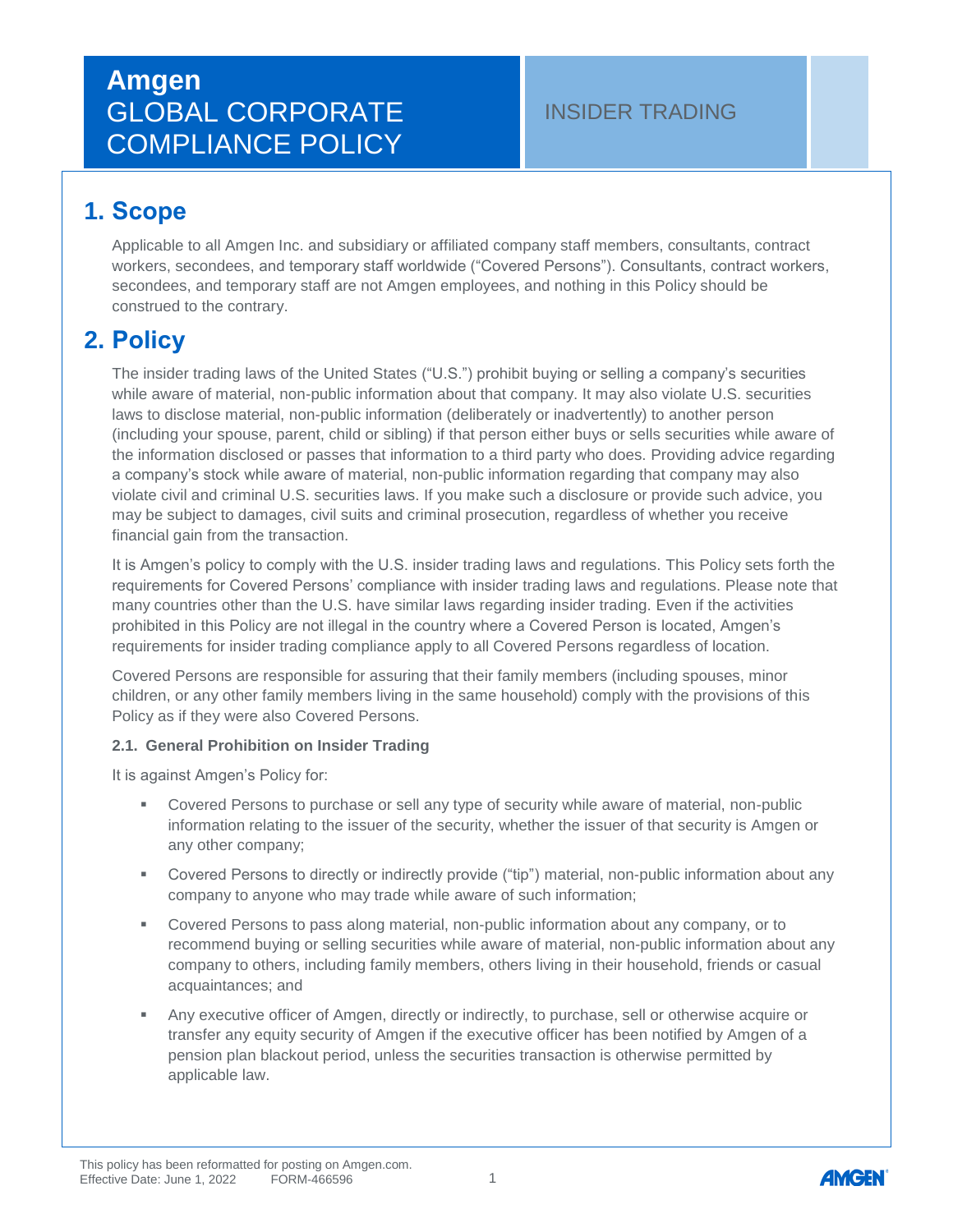### INSIDER TRADING

Securities transactions executed pursuant to "limit orders", "good until cancelled (GTC) orders" or similar market orders are also subject to this Policy, regardless of when the order was placed.

#### **2.2. Prohibition Against Derivative Transactions**

Furthermore, both for the protection of Covered Persons and Amgen, it is important to avoid the appearance as well as the fact of insider trading or disclosure of material, non-public information. Therefore, it is against this Policy for Covered Persons to directly or indirectly participate in transactions involving trading activities that by their nature are aggressive or speculative, or may give rise to an appearance of impropriety.

Covered Persons may not:

- **Engage in short sales (sale of stock that the seller does not own or a sale that is completed by** delivery of borrowed stock) with respect to Amgen securities;
- **Purchase or pledge Amgen stock on margin or as collateral to secure a loan or other obligation** (with the exception of the use of a margin account to purchase Amgen common stock in connection with the exercise of Amgen-granted stock options); or
- <span id="page-1-1"></span>**Enter into any derivative<sup>[1](#page-1-0)</sup> or similar transactions with respect to Amgen securities.**

#### **2.3. Permitted Transactions**

This Policy does not:

- Apply to exercises of Amgen stock options, provided that none of the underlying shares of Amgen common stock received upon such exercise are sold while aware of material, non-public information, whether to fund the exercise, pay taxes or otherwise;
- Apply to purchases made on a staff member's behalf by Amgen under the Employee Stock Purchase Plan<sup>2</sup>;
- Apply to purchases made in the Amgen stock fund in Amgen's 401(k) plan as part of a systematic investment plan that has not been altered<sup>2</sup>; or
- **•** Prohibit investments in publicly traded mutual funds.

#### **2.4. Third Party Information**

 $\overline{a}$ 

Covered Persons who have access to material, non-public confidential or proprietary information regarding a company other than Amgen, its products or activities, are prohibited from trading in the securities of these companies. In considering whether confidential or proprietary information is material, Covered Persons should remember that the threshold for what is considered material may be lower for other companies than it is for Amgen.



<span id="page-1-0"></span>[<sup>1</sup>](#page-1-1) Examples of prohibited derivative transactions include, but are not limited to, purchases or sales of puts and calls (whether written or purchased or sold), options (whether "covered" or not), forward contracts, including but not limited to prepaid variable forward contracts, put and call "collars" ("European" or "American"), "equity" or "performance" swap or exchange agreements or any similar agreements or arrangements however denominated in Amgen securities.

 $2$  However, Covered Persons should not make changes to their elections or allocations in Amgen's 401(k) plan with respect to the Amgen stock fund while they are aware of material, nonpublic information about Amgen.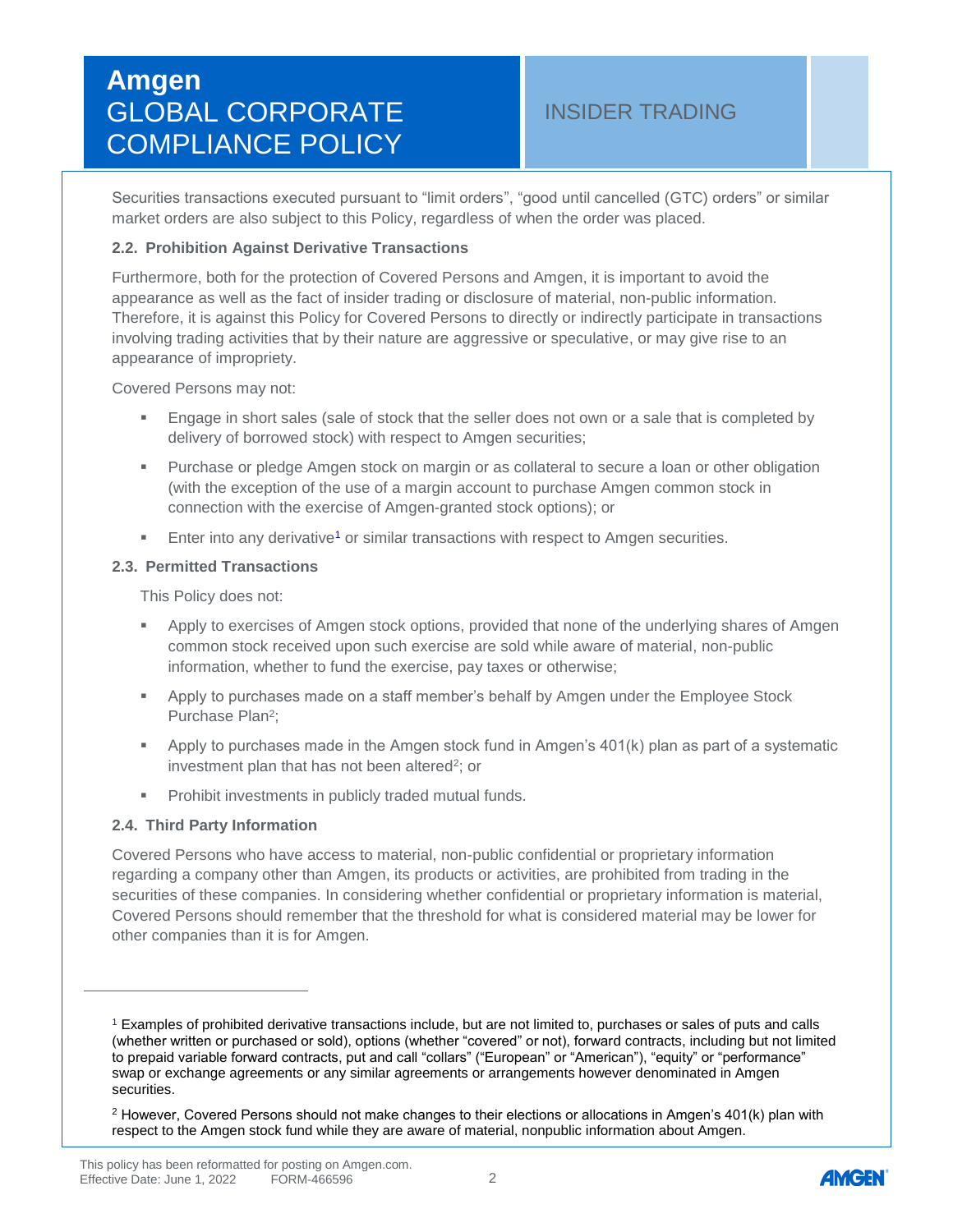#### **2.5. Additional Procedures**

Amgen may elect, from time to time, to institute special securities procedures with respect to certain staff members, including, but not limited to, Amgen's executive officers and senior management. In addition, Amgen may also elect, in Amgen's sole discretion, to permit Amgen's executive officers and senior management or other staff members to enter into trading plans pursuant to Rule 10b5-1 under the Securities Exchange Act of 1934, as amended.

## **3. Guidance on Understanding Material, Non-Public Information**

#### **What Information is Material?**

The standard Covered Persons should use in deciding whether information may be "material" for purposes of this Policy is whether the information is of such a nature that a reasonable investor would think it important in deciding whether to buy, hold or sell the security. In other words, if information would affect your decision whether to buy or sell if you were contemplating a transaction, it would probably have the same effect on others.

Examples of possible material information include (but are not limited to): corporate earnings or earnings forecasts; sales results; strategic plans; clinical trial results; product and research developments; significant cybersecurity incidents; important personnel changes; marketing plans; government inspections, approvals or other regulatory actions; collaborations, mergers or acquisitions; major litigation; significant borrowings or financings; stock splits; defaults on borrowings; and bankruptcies. Moreover, material information does not have to be related to a company's business. For example, advance knowledge of the contents of a forthcoming newspaper column that is expected to affect the market price of a security can be material.

In considering whether confidential or proprietary information is material, Covered Persons should remember that the threshold for what is considered material may be lower for other companies than it is for Amgen. The fact that Amgen is simply evaluating a transaction with another company may constitute material, non-public information with regard to the other company. Examples of the types of transactions that may provide access to material, non-public information about another company include: joint ventures, partnerships and collaborations; research and/or development agreements; in-licensing or outlicensing of products or product candidates; marketing, co-marketing, and co-promotion agreements; acquisitions or other business combinations and strategic equity investments by Amgen.

#### **What Is Non-Public?**

Information is "non-public" if it is not available to the general public. In order for information to be considered public, it must be widely disseminated in a manner making it generally available to investors through such media as Dow Jones, Reuters, The Wall Street Journal, The New York Times, The Los Angeles Times, Associated Press, or United Press International. The circulation of rumors, even if accurate and reported in the media, does not constitute effective public dissemination.

In addition, even after a public announcement, a reasonable period of time must elapse in order for the market to react to the information.

## **4. Covered Persons Responsibility for Compliance**

Every Covered Person worldwide is required to follow and employ reasonable steps in preventing violations of (1) the Amgen Code of Conduct, (2) laws and regulations applicable in the relevant jurisdictions, and (3) Amgen policies and other governance documents applicable to him or her. Covered